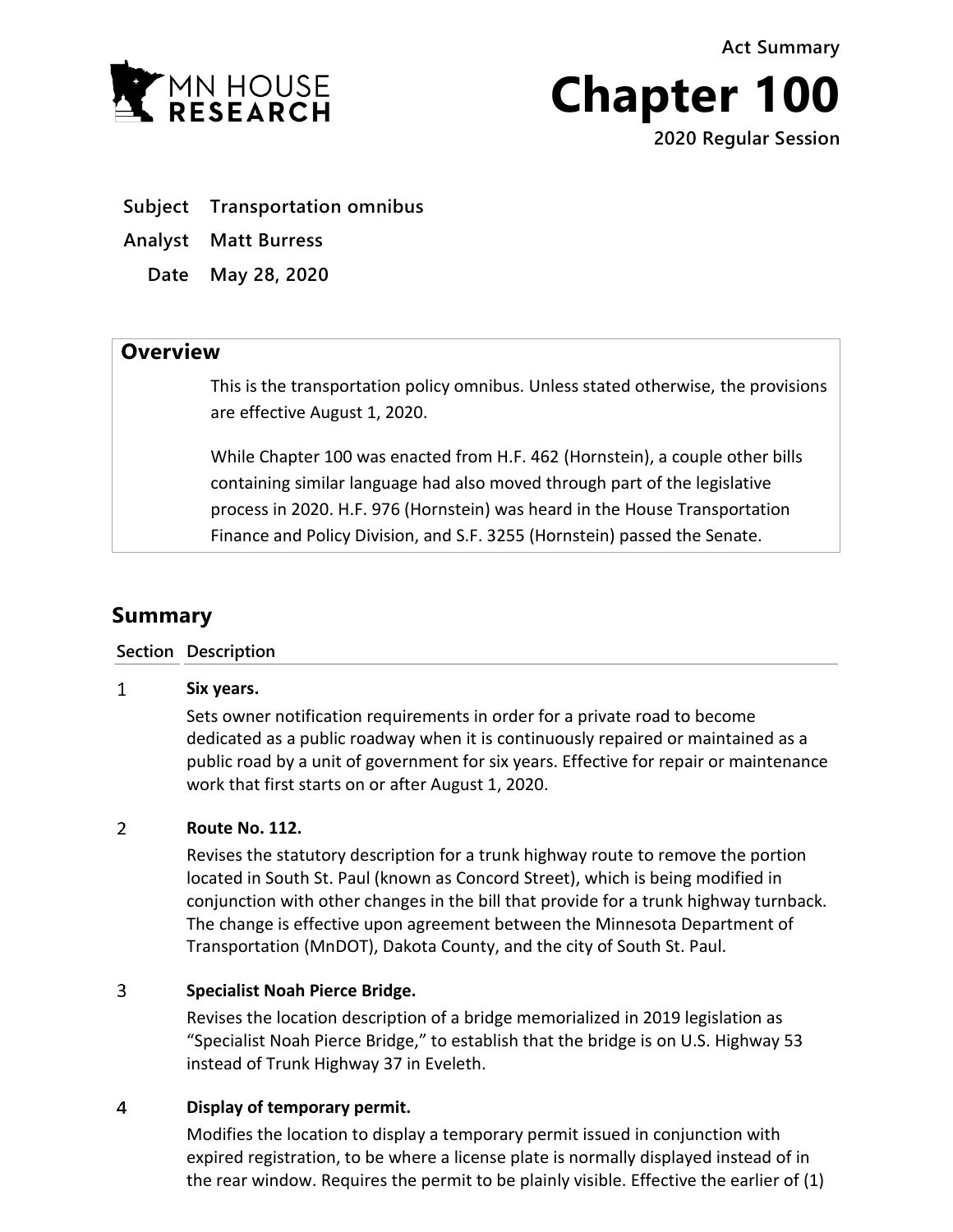January 1, 2021, or (2) when the replacement vehicle title and registration information technology system is first deployed.

#### 5 **31-day temporary vehicle permit.**

Modifies the location to display a 31-day temporary permit (issued to nonresidents for transporting the vehicle out of state), to be affixed to the rear of the vehicle instead of in the rear window. Removes a requirement that dealers provide information on permit issuances to the Department of Public Safety. Effective the earlier of (1) January 1, 2021, or (2) when the replacement vehicle title and registration information technology system is first deployed.

#### 6 **21-day temporary vehicle permit.**

Modifies the location to display a 21-day temporary permit (issued for vehicle purchases), to be where a license plate is normally displayed instead of in the rear window. Requires the permit to be plainly visible. Eliminates a dealer recordkeeping requirement. Effective the earlier of (1) January 1, 2021, or (2) when the replacement vehicle title and registration information technology system is first deployed.

#### $\overline{7}$ **Driver to give information.**

Modifies information that must be provided by a driver who is involved in a motor vehicle collision involving injury or damage, so that (1) either a mailing address or an email address must be given, and (2) a driver's license does not have to be shown to other drivers or passengers.

#### 8 **Inspection certificate.**

Makes a conforming change.

#### 9 **Interim inspection; certificate.**

Allows new or used school buses being sold by a school bus dealer to be operated on public roads under an interim inspection certificate issued by the dealer, following an inspection for compliance with state law. Makes an interim inspection certificate valid until the time of the school bus owner's next annual inspection of its fleet, which is not to exceed 12 months from the month of initial inspection. Effective May 28, 2020.

#### 10 **Violation; penalty.**

Modifies the current misdemeanor penalty for operating a school bus without an inspection certificate to (1) include interim certificates, and (2) clarify that the penalty applies to the school bus operator. Effective May 28, 2020.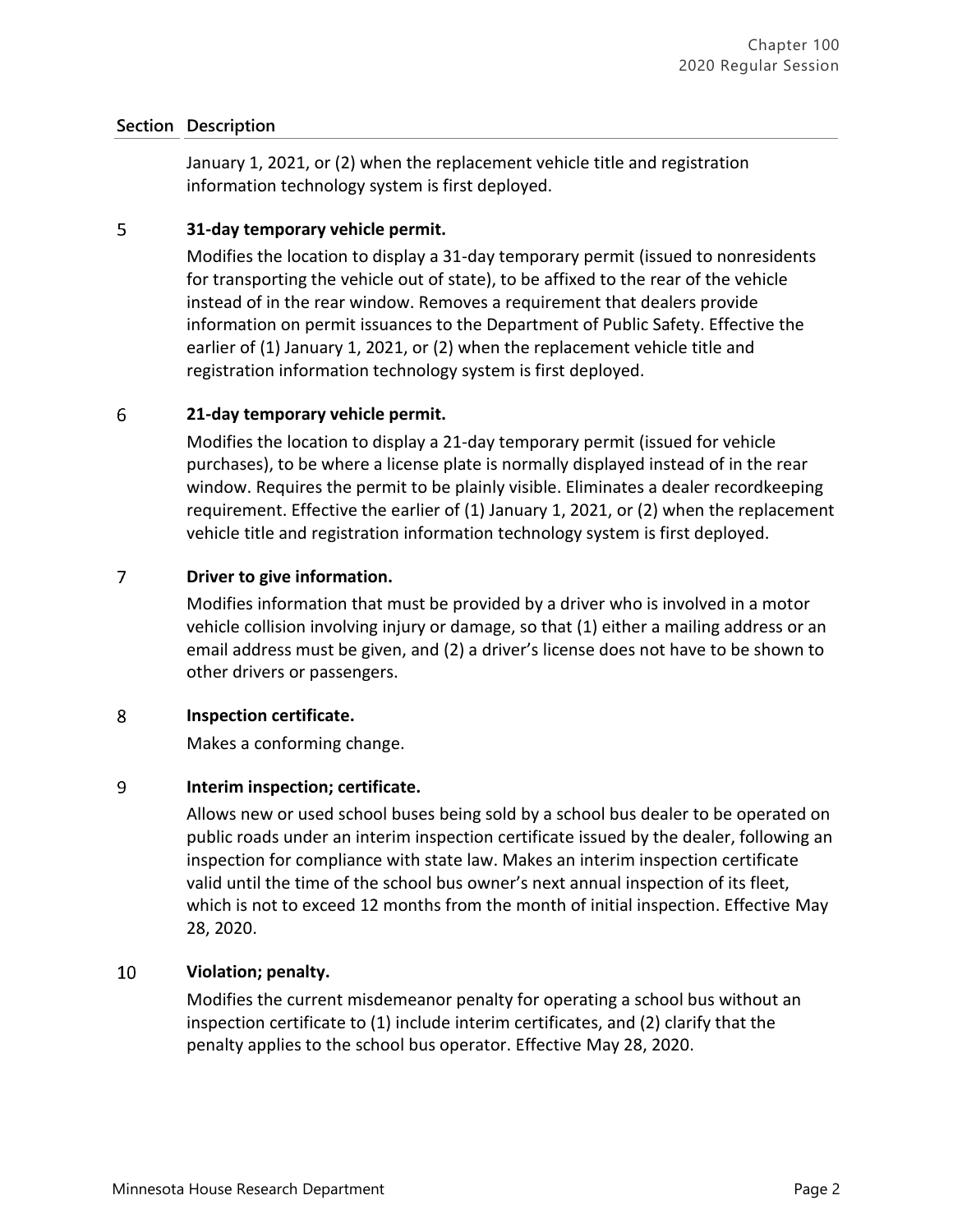#### 11 **[169.812] Escort vehicles for overdimensional loads; definitions; requirements.**

Sets conditions when escort vehicles and escort by peace officers are required to accompany a vehicle with a load that exceeds width or length limitations. Effective May 28, 2020.

#### 12 **Exception for certain school bus drivers.**

Modifies the requirements of type A-I school bus (and equivalent multifunction school activity bus) drivers who provide pupil transportation without a commercial driver's license, to (1) have proof of medical qualification on hand, and (2) notify the person's employer on various disqualifying convictions or on loss of driving privileges.

#### 13 **Exception for certain type III drivers.**

Modifies the requirements of type III vehicle drivers who provide pupil transportation without a commercial driver's license, to have proof of medical qualification on hand.

#### 14 **Autism spectrum identifier.**

Makes conforming and technical changes.

#### 15 **Mental health identifier.**

In conjunction with the previous section, creates an optional identifier to indicate on a driver's license or Minnesota identification card that the person has a mental health condition. This identifier is being split out from an identifier for autism spectrum disorder (which under current law is also available for mental health conditions).

#### 16 **Vehicle and equipment safety; provider responsibilities.**

Requires special transportation service (STS) provider recordkeeping on trips performed.

#### 17 **Certification of special transportation service provider.**

Authorizes MnDOT to refuse issuance of a certificate of compliance for an STS provider if an owner, controlling officer, or manager is not listed in the provider's active roster. (The active roster lists individuals who are determined eligible under a background check and are currently affiliated with the provider.)

#### 18 **Administrative penalties; loss of certificate of compliance.**

Paragraph (b) directs MnDOT to issue an order to an STS provider to cease permitting an individual to perform their job functions if the person is not on the provider's active roster.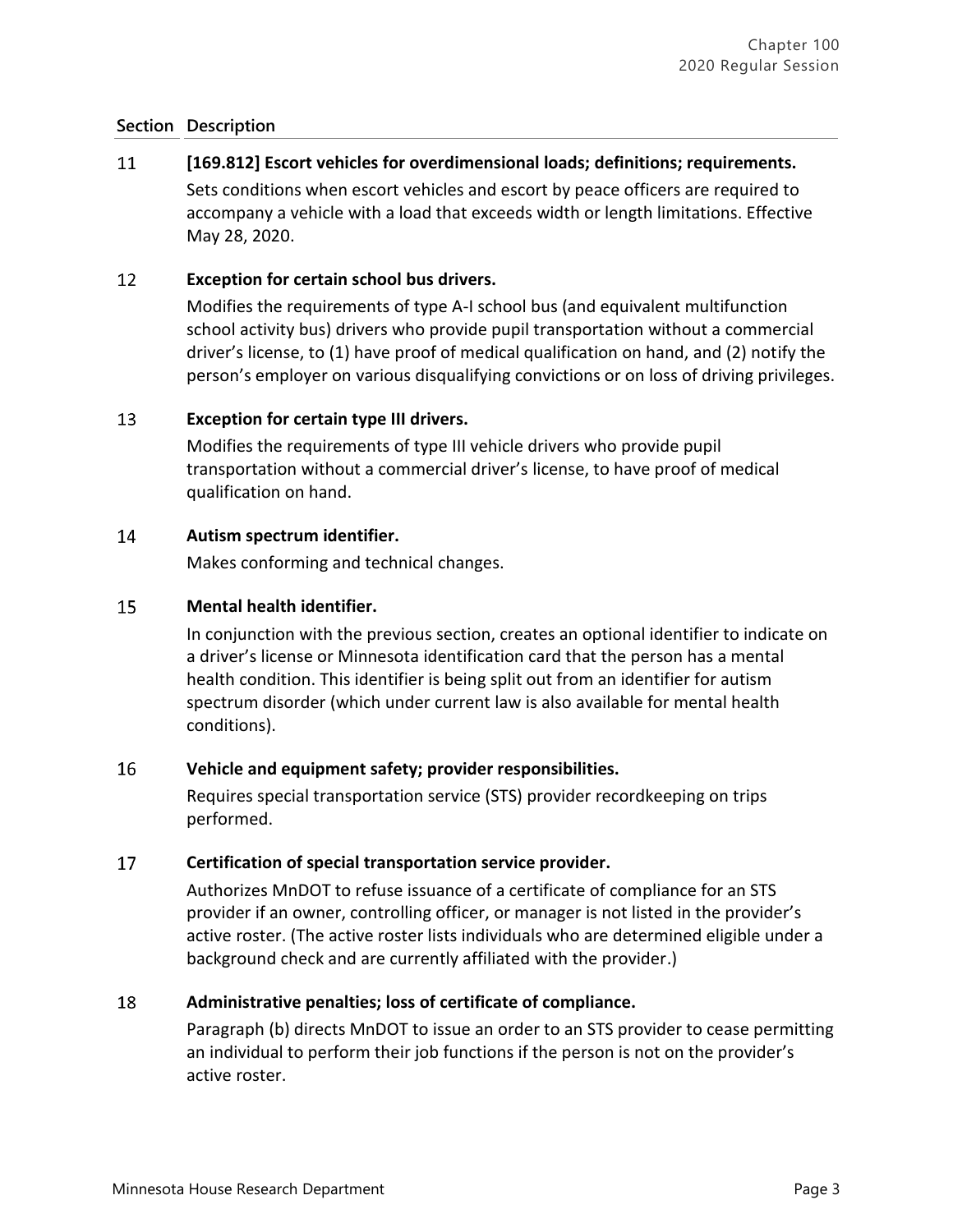Paragraphs (d) and (e) provide for notices, suspension of a certificate of compliance, and contested cases, when a provider has not paid the annual decal fee.

#### 19 **[216F.015] Requirements coded elsewhere.**

Makes a technical change, to establish a cross reference.

#### 20 **Salary and benefits study.**

Directs the Office of the Legislative Auditor to perform a series of compensation studies that examine some city law enforcement offices for comparison with the State Patrol. Identifies study requirements and requires reports to the legislature with specified information. The studies are due by January 1 of 2021, 2023, 2027, and 2031.

#### 21 **[360.915] Meteorological towers.**

Establishes notification and marking requirements for meteorological towers, which are used to temporarily measure wind resources as part of siting wind turbines.

**Subd. 1. Definition.** Defines a "stand-alone meteorological tower."

**Subd. 2. Application; location.** Specifies that the tower regulations do not apply to land surrounding the house at a farmstead as well as within a city or town.

**Subd. 3. Visibility; marking.** Sets meteorological tower marking requirements, including painting color scheme, attachments of marker balls, and use of a flashing red light.

**Subd. 4. Notifications.** Requires notices with specified information to MnDOT regarding tower placement, changes, and removal.

**Subd. 5. Fee.** Imposes a \$50 fee as part of tower placement.

**Subd. 6. Administration.** Requires MnDOT recordkeeping, public information on towers, and deposit of fee revenue into the state airports fund.

**Subd. 7. Penalty.** Makes violations of the section a misdemeanor.

**Subd. 8. Implementation; existing towers.** Provides a one year grace period for existing towers to meet the marking and visibility requirements.

#### 22 **Driver and Vehicle Systems Oversight Committee established.**

Provides continued nonvoting membership on the Driver and Vehicle Systems Oversight Committee for the person who served as chair of the Governor's Blue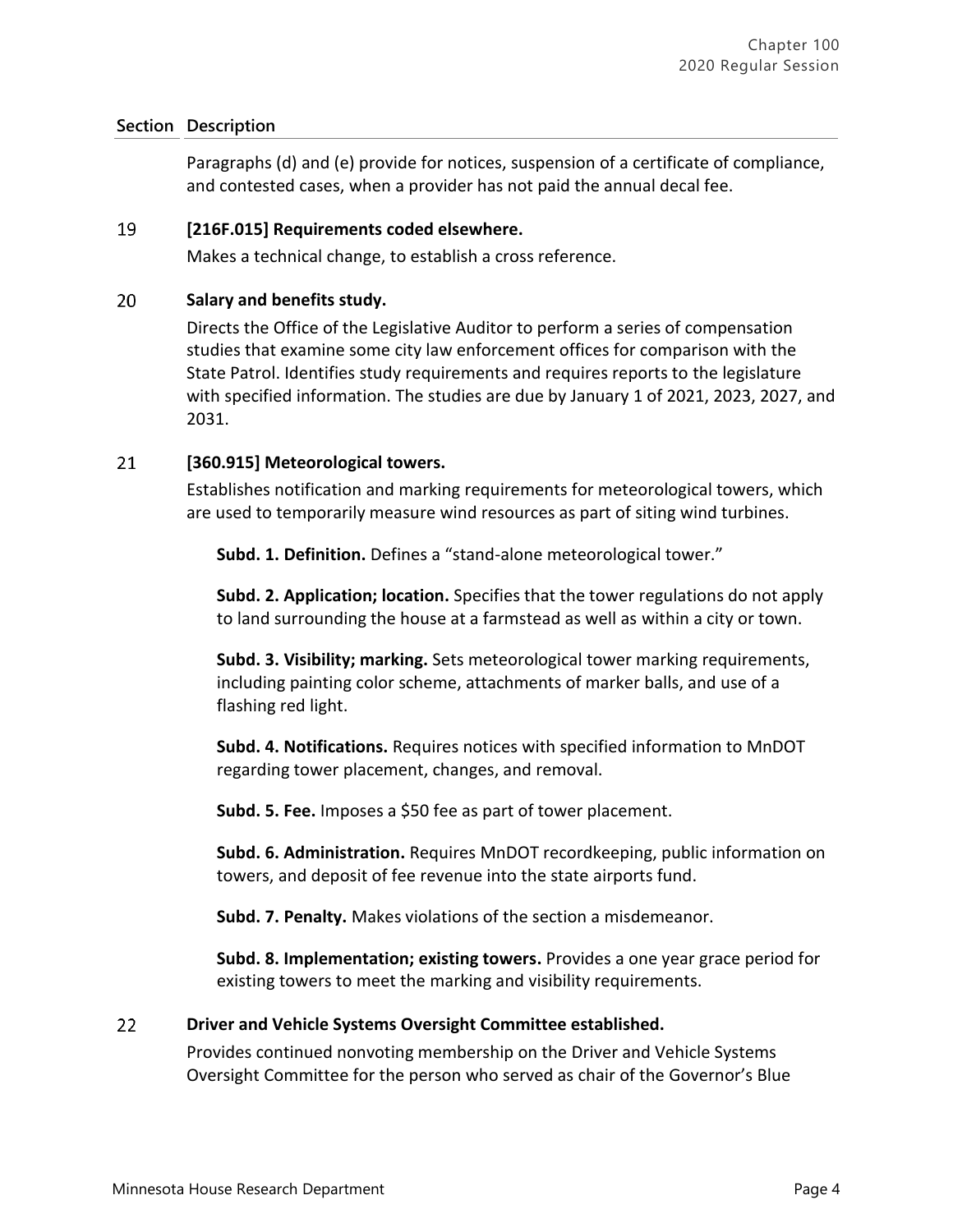Ribbon Council on Information Technology, following dissolution of that council. Effective May 28, 2020.

#### 23 **Legislative Route No. 112; partial removal.**

Modifies a 2019 turnback provision to provide for revising the route description in state statute instead of repealing it. In conjunction with other changes in the bill, the trunk highway route is retained in St. Paul and a turnback is authorized for the segment in South St. Paul.

#### 24 **Licenses and identification cards.**

Broadens a driver's license expiration extension recently enacted in response to the COVID-19 coronavirus pandemic, in Laws 2020, chapter 71, to also provide an extension for licenses that would expire in the month that follows the last month of the public health emergency period declared by the governor. Effective May 28, 2020.

#### 25 **Federal funds reporting requirement.**

Directs MnDOT, the Department of Public Safety, and the Metropolitan Council to each report to the legislature on use of federal funds received as part of response to the COVID-19 coronavirus pandemic. Reports are due by February 15 annually until all relevant federal funds are expended. Effective May 28, 2020.

#### 26 **Legislative Route No. 237 removed.**

Authorizes a turnback of Trunk Highway 237 from New Munich to I-94 in Stearns County, subject to agreement between MnDOT and Stearns County.

### $27$ **Noncompliant driver's license application; new photograph and eye examination not required.**

Exempts driver's license holders from appearing for an in-person photo and passing a vision test on license renewals, until June 30, 2021, if the license is not REAL IDcompliant and the person's name and address have not changed. Effective the earlier of two weeks from May 28, 2020, or when the department implements the changes.

### 28 **Requiring use of warning lights and stop arms on school buses when making deliveries to students.**

Directs school bus operators to use the prewarning and stop signal systems on school buses when stopping on roads to deliver food or supplies to students. Effective May 28, 2020.

#### 29 **Road and bridge fund money from unorganized townships; Aitkin County.**

Authorizes Aitkin County to: (1) centralize road and bridge fund tax proceeds collected in the county's unorganized townships (i.e., areas without organized town